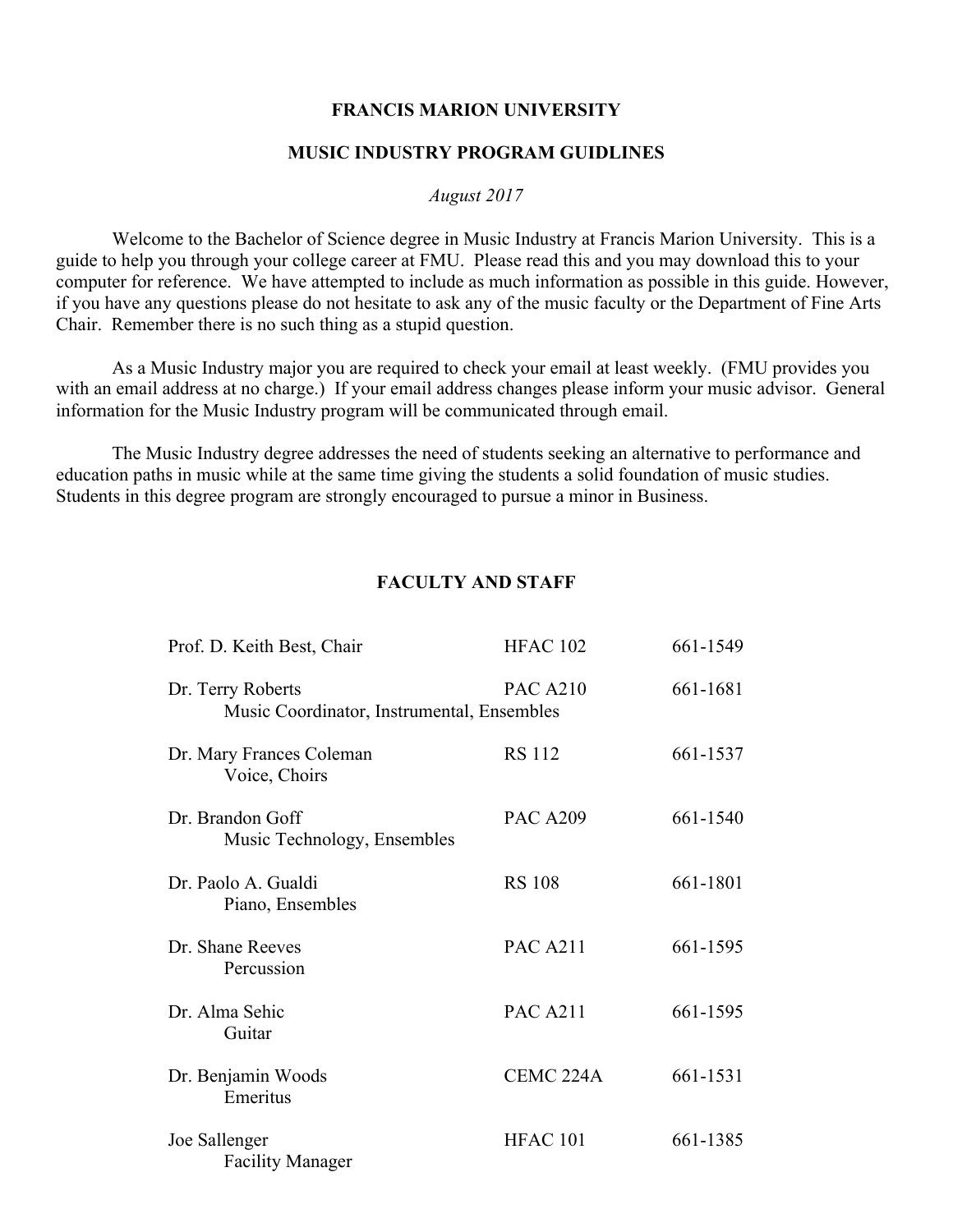## **THE PROGRAM**

A major in music industry requires the following:

| 1. Thirty-two semester hours of Music Industry Foundation Courses:<br>Music business and technology (Music 172, 210, 211, 372, and 498 or 499                 |
|---------------------------------------------------------------------------------------------------------------------------------------------------------------|
| 2. Twenty-four semester hours in one specialty track option:                                                                                                  |
| a. Business Track*:                                                                                                                                           |
|                                                                                                                                                               |
| Five semesters of ensemble (three must be applied as material and commercial support) 5 hours                                                                 |
| Nine hours of 200 level (or higher) business courses (Approved by the faculty adviser) 9 hours<br>* Business is the recommended minor for the Business Track. |
| b. Performance Track:                                                                                                                                         |
|                                                                                                                                                               |
|                                                                                                                                                               |
| Seven semesters of ensemble (No more than a total of six semester hours may apply toward                                                                      |
|                                                                                                                                                               |
| Completion of a senior recital                                                                                                                                |
| c. Technology Track**:                                                                                                                                        |
|                                                                                                                                                               |
|                                                                                                                                                               |
| Six semesters of ensemble (three large and three small, and three must be applied as material and                                                             |
|                                                                                                                                                               |
| Eleven hours selected from at least two of the following                                                                                                      |
| a. Physics 202 or higher<br>b. 200 level (or higher) business courses (approved by the adviser)                                                               |
|                                                                                                                                                               |
| ** Physics is the recommended minor for the Technology Track.                                                                                                 |
| NOTE: Large ensembles are MU 100, 140, and 150. Small ensembles are MU 120, 130, 160, 180, and<br>190.                                                        |
| 3. Completion of the piano proficiency exam by the end of the sophomore year (54 hours) or departmental<br>approval                                           |
| 4. Seven semesters of Music 102 (Recital Attendance)                                                                                                          |

5. Minor/collateral requirements (two options)

- a) Two 12-hour collaterals approved by the faculty adviser
- b) An 18-hour minor approved by the faculty adviser

The minimum number of semester hours required in major courses for a major in Music Industry is 56.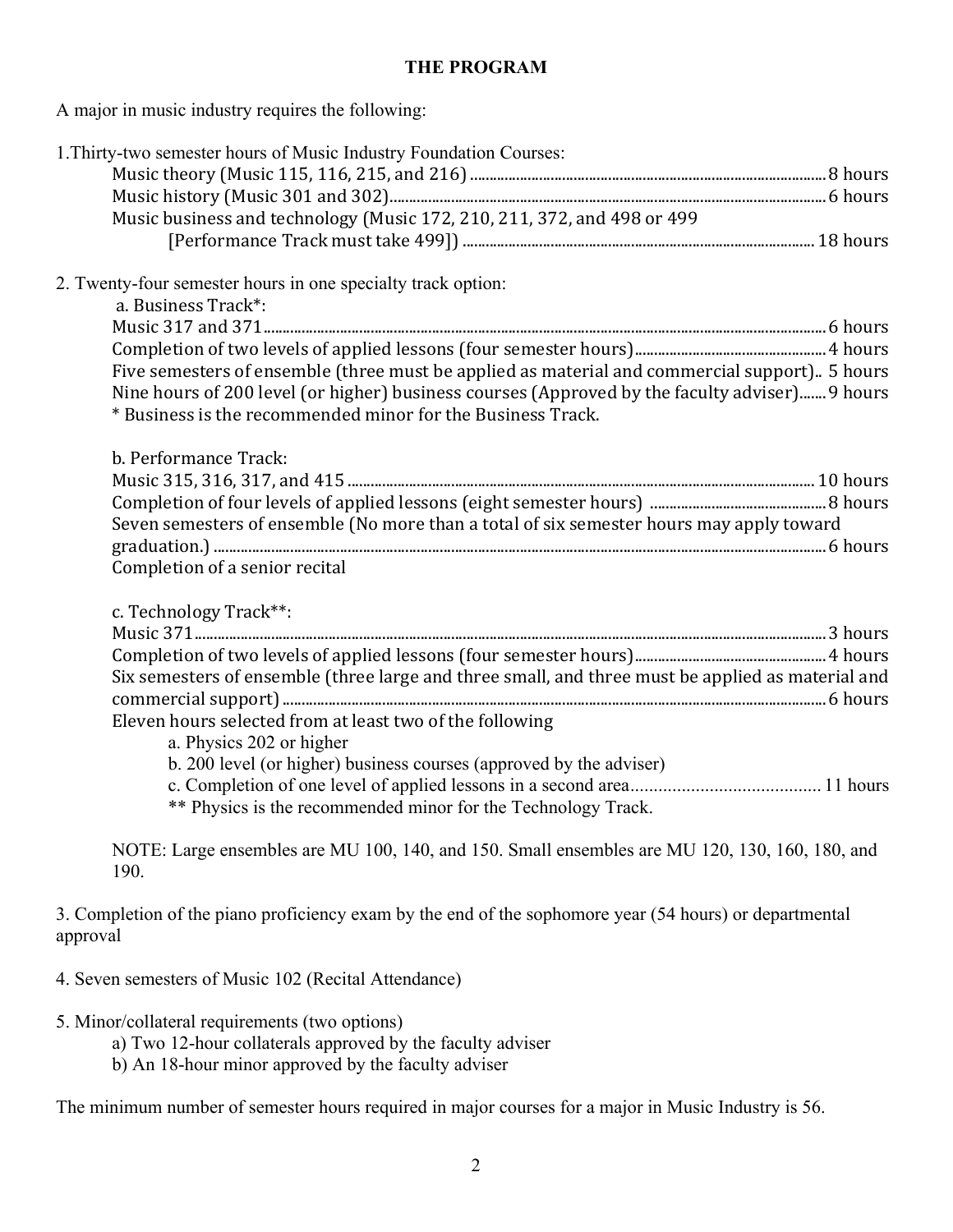The following relates to all applied courses.

Applied lessons develop individual performance skills and musicianship. Students will become aware of how physical and mental aspects of performance combine to produce musical effects through mentored study of technical exercises, etudes, and solo literature. Each level of the progressive curriculum has specific requirements (below). Students are required to take at least two semesters at each level and must meet the requirements of each level before proceeding to the next. Instructors will design a personal course of study for each student based on performance area and individual need. Students may audition for two different applied lessons during any one semester, but they must select a principal discipline of specific instrument or voice that applies to the performance requirement of the degree above.

Level 1 (a,b) Successful completion of a juried performance evaluated by music faculty.

Level 2 (c,d) Participation in one student recital and successful completion of a juried performance evaluated by music faculty.

Level 3 (e,f) Participation in one student recital each semester and successful completion of a juried performance evaluated by music faculty.

Level 4 (g,h) Successful performance of a recital (25 minutes minimum) evaluated by music faculty.

## ENSEMBLES

Music Industry majors must participate in the ensemble program during each semester of residence. All students enrolled in applied music courses are expected to participate concurrently in a major ensemble. Students with scholarship awards may be assigned participation in ensembles beyond the minimum requirement of their curriculum.

## **ACADEMIC ADVISEMENT AND PROGRAM PLANNING**

 All Music Industry majors are assigned a faculty advisor from the music faculty. Students, in planning their music courses, should be aware that certain courses are offered only one semester a year, or on an alternate year basis. Students should make regular inquiry (each semester) as to their progress and status through their advisor. Careful academic planning is essential to ensure that all requirements are met so the student can remain on track toward graduation.

### **APPLIED MUSIC REQUIREMENTS**

 All Music Industry majors must choose an applied area of specialization in voice, piano or instrumental music. Each student in applied music must perform a jury exam after completing at least two semesters at each level. This is considered the final exam in Applied Music. The jury is made up of music faculty. Appropriate material to be performed at the juries is determined by the applied instructor. The jury evaluation is used with the instructor's evaluation of the student's work in determining the student's final grade and proceeding to the next applied level.

### **RECITAL**

 All Music Industry majors are required to attend MU 102 at the assigned time each semester. Students will use this time for masterclasses, guest speakers and performances. Each student must perform once during the semesters they are enrolled in applied lessons. This requirement may be waived for Freshmen at the discretion of the student's applied instructor.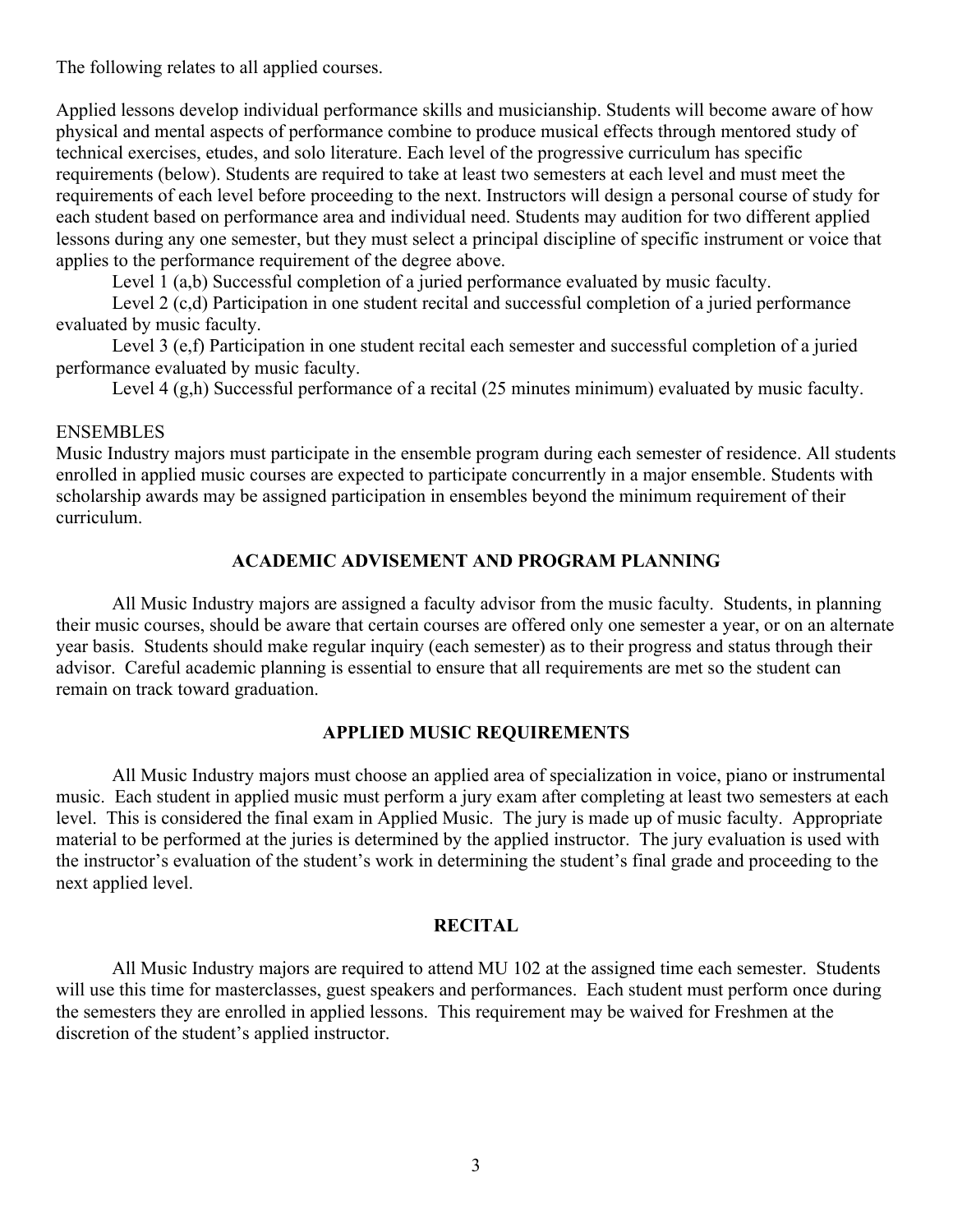#### **SENIOR RECITAL**

 All Music Industry majors, performance track, must present a senior recital. A student wishing to present a senior recital must consult with their applied teacher to determine if they attained a sufficient level of performance skills in their applied area.

 Students must set a recital date with the Department of Fine Arts the semester before the senior recital. Programs must be submitted with the instructor's approval four weeks before the recital date. The student and instructor must approve the final proof before programs and any related documents are printed.

 A final jury must be scheduled two weeks before the senior recital. The student is required to successfully perform selections from the proposed recital and answer questions about the works regarding theory, style and music history. Students may present their recital only after successfully completing the jury. The results of the jury are recorded as part of the overall music program assessment.

 The senior recital is a capstone experience and should reflect the concepts, techniques and repertoire addressed in the applied studio. While the student and their instructor generally select the material for this recital cooperatively, the instructor has final approval over the music to be presented.

## **MUSIC INDUSTRY INTERNSHIP**

The Music Industry Internship (MU 498) is the culmination all the studies in the Music Industry degree. In order to qualify for this internship a student must have the permission of the department and internship agency. Senior status is required and successful completion of 36 semester hours in the major with a minimum grade point average of 3.0 in all Music Industry courses and a 2.5 cumulative grade point average in all courses taken at Francis Marion University.

 This is a formal intern assignment where the qualifying student participates in a music industry business or organization as an intern for a selected period of time. Music Industry students should carefully consider during their course of study leading up to the final year what direction they would like to pursue in the music industry. The music faculty and guest speakers from the music industry will be available to discuss career options for each student throughout their academic studies.

 All Music Industry internships will be awarded according to merit and availability determined by the music faculty after the student has met all the prerequisites.

### **FACILITIES**

 Practice rooms are located on the first floor of the Fine Arts Building, second floor of the Performing Arts Center and at the Recording Studio. Music Industry majors and Music minors have precedent over other students in the use of practice rooms. A computer lab is located in room A201 of the PAC. This lab and the Recording Studio are available for music students for work on music course assignments during specific listed hours. Any person not in the music program must have faculty approval beforehand to be in the lab or studio.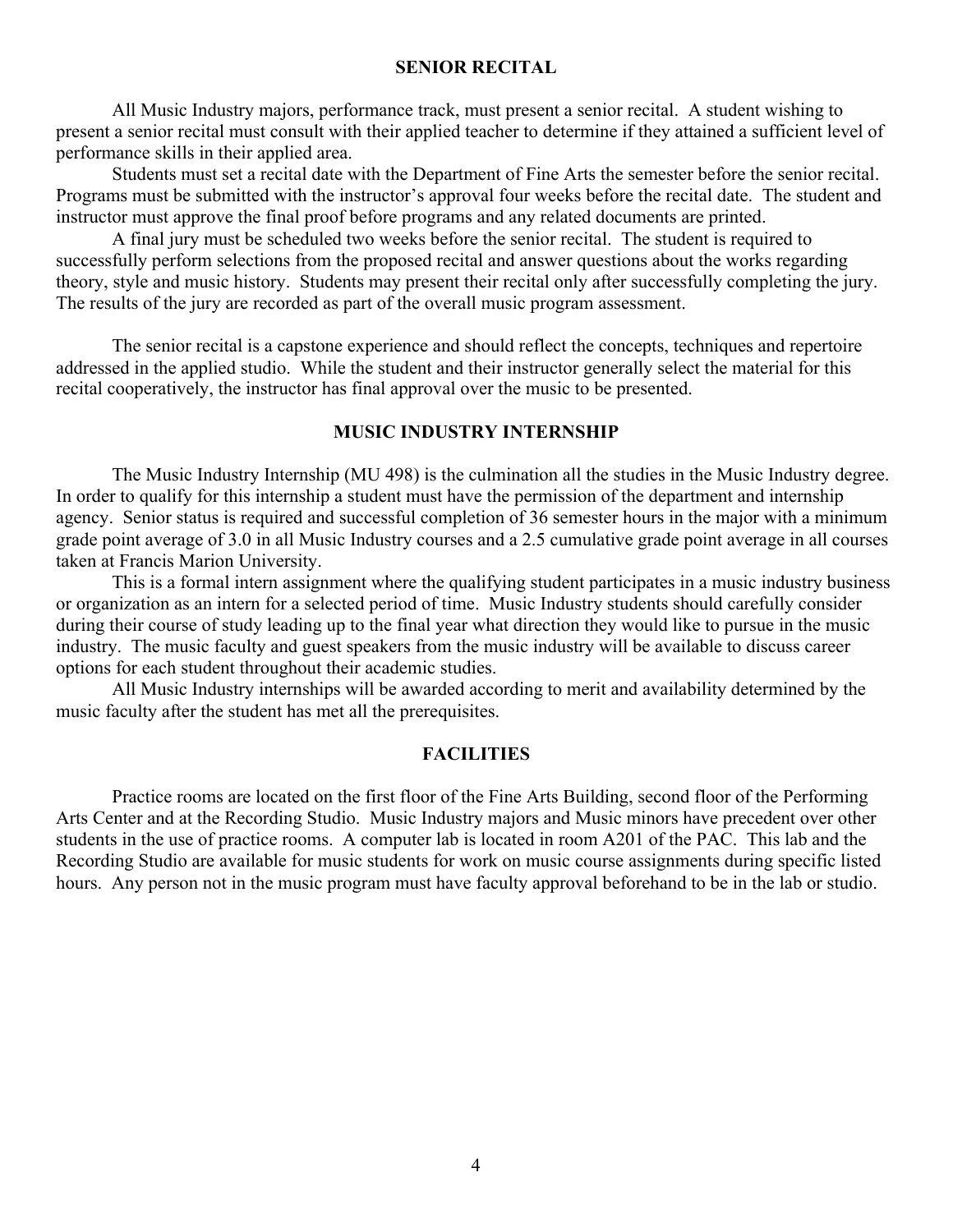# **DEPARTMENT EQUIPMENT**

The Music Program maintains an inventory of instruments and related equipment that are available for use by music students at no charge. The following rules and procedures generally apply towards the use of university equipment.

- 1. All equipment must be signed out before use and the person signing for the item bears financial responsibility for that item against loss, theft and damage to the item until it is returned.
- 2. Students may be charged a late return fee of \$25.00 for items not return in a timely fashion. This charge is made against the student's general university fee.
- 3. Music faculty and majors will be given preference at all times for use of department equipment.
- 4. University equipment in not generally available for use with events not associated with or sponsored by the University or Fine Arts Department.

# **MUSIC INDUSTRY RESOURCES**

## **Associations**

International Music Products Association (NAMM) www.namm.org Music and Entertainment Industry Educators Association www.meiea.org National Association of Record Industry Professionals www.narip.com National Association of School Music Dealers www.nasmd.com Retail Print Dealers Association www.printmusic.org

# **Industry News**

Billboard Magazine www.billboard.com<br>
Downbeat Magazine www.downbeat.com Downbeat Magazine Music Inc. Www.musicincmag.com Musical Merchandise Review Magazine www.mmrmagazine.com School and Band Orchestra Magazine www.sbomazine.com

## **Industry/Company Links**

Ampeg Amplifiers www.ampeg.com Conn-Selmer www.conn-selmer.com Fender www.fender.com Gibson USA (Baldwin Piano) www.gibson.com Hofner www.hofner.com Kaman Music Corp. www.kamanmusic.com Ludwig/Musser Industries www.ludwig-drums.com Marshall Amplification www.marshallamps.com Pearl Corp.<br>
Premier Percussion<br>
Premier Percussion<br>
Www.pearldrum.com<br>
Www.pearldrum.com<br>
Www.pearldrum.com Remo www.remo.com Roland www.rolandus.com Sabian www.sabian.com Steinway & Sons www.steinway.com Taylor Guitars www.taylorguitars.com Vic Furth Inc. www.vicfirth.com

- 
- www.premier-percussion.com